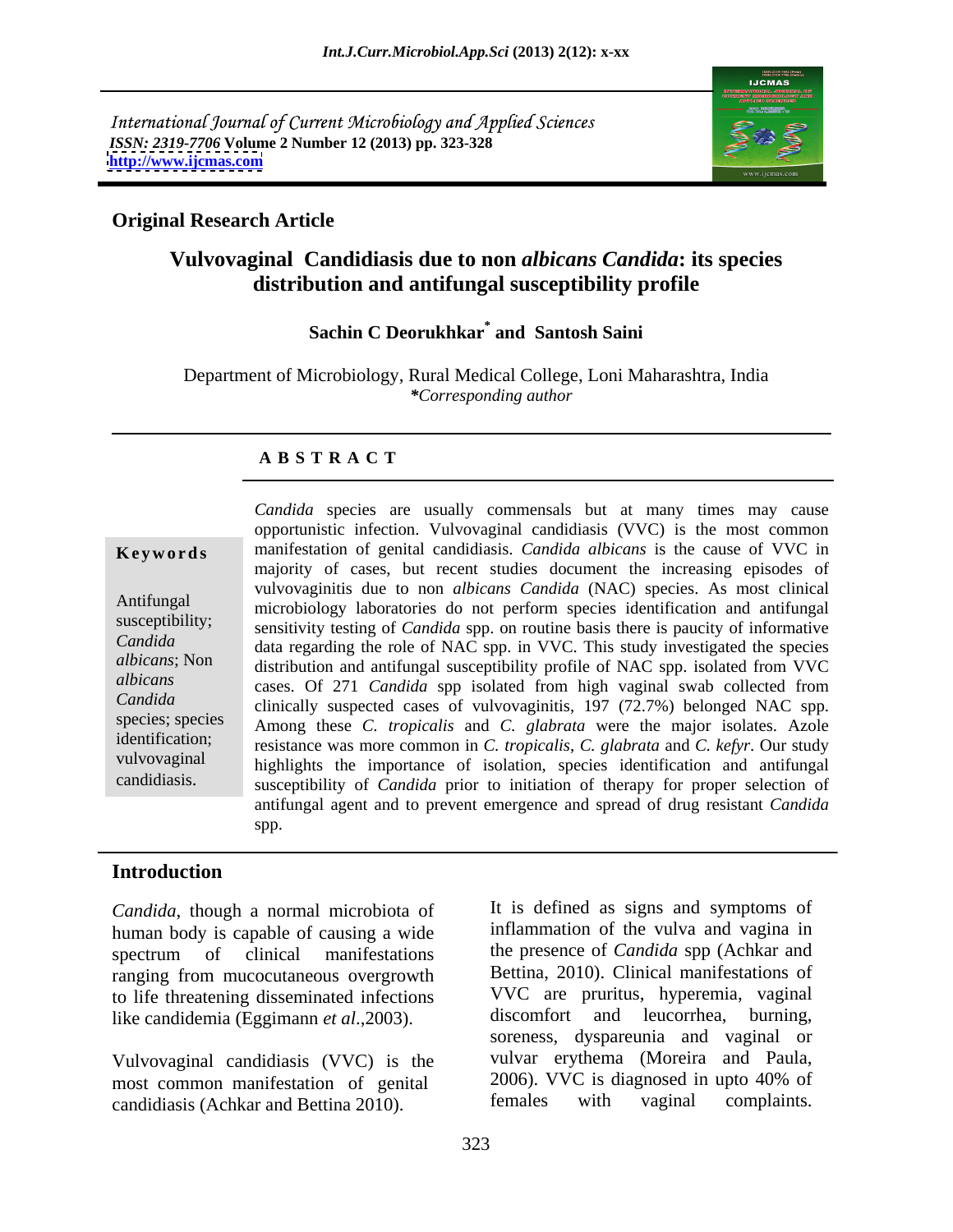According to the data available, VVC

The distribution of *Candida* spp. in VVC cases varies widely depending on the Inclusion criteria - NAC spp isolated from geographical locations as well as the population studied (Achkar and Bettina, 2010). Although *Candida* albicans is the most common cause of VVC, non *albicans Candida* (NAC) species can also induce Exclusion criteria - NAC spp from mixed Vulvovaginitis (Dan M *et al*., 2002). VVC due to NAC spp. is clinically indistinguishable from that caused by *C.*  The clinical history of patients was *albicans*; moreover it is more resistant to recorded from the laboratory requisition antifungal treatment (Sobel, 1985).

The dramatic rise in VVC caused by NAC Species identification- Species spp. is claimed but not proved by many because species identification and protocol including germ tube test, spp is not routinely done in most sugars and colony color on Hichrom

formulation together with low dosage azole maintenance regimen and the the increase of VVC due to NAC spp eliminate the more sensitive *C. albicans* which results in selective proliferation of fluconazole (range  $0.016-256 \text{ }\mu\text{g}$ ), species distribution and antifungal profile of NAC spp. isolated from VVC cases.

This was a cross sectional study and is part of a PhD thesis conducted in the

affects three quarters of all females at least Medical College and hospital of Pravara once during their lifetime and nearly half Institute of Medical Sciences Loni, of them experience recurrence (Mohanty Maharashtra. The protocol of the study *et al*., 2007). was approved by Institutional ethics Department of committee.

> high vaginal swabs collected from clinically suspected cases of vulvovaginitis.

cultures.

forms.

studies (Cauwenbergh, 1990). This may be done following standard mycological antifungal sensitivity testing of *Candida*  fermentation and assimilation of various diagnostic microbiology laboratories. *Candida* agar. Hi-Candida identification The use of single dose oral and topical kit supplemented the speciation of Species identification- Species identification of *Candida* isolates was protocol including germ tube test, sugars and colony color on Hichrom *Candida* isolates (Sachin *et al*., 2012).

availability of over-the-counter Antifungal susceptibility testing – antimycotics are risk factors suggested for Antifungal susceptibilty testing of the (Sobel *et al*., 1998). These factors test (Himedia Laboratories Pvt Ltd, NAC spp that are resistant to most of itraconazole (range 0.002-32 µg) and commonly used antifungal drugs (Ferrer, ketoconazole (range 0.002-32 µg). The 2000). The present study was conducted test was performed by the method with an aim to determine prevalence, described by Deorukhkar and Saini Antifungal susceptibility testing isolates was performed by Hicomb MIC Mumbai). The antifungal agents used were fluconazole (range 0.016-256 µg), (Deorukhkar and Saini, 2013a).

**Materials and Methods** The antifungal susceptibility of the isolates was interpreted as sensitive (S), dose dependent-susceptible (DDS) and resistant (R). The results of fluconazole and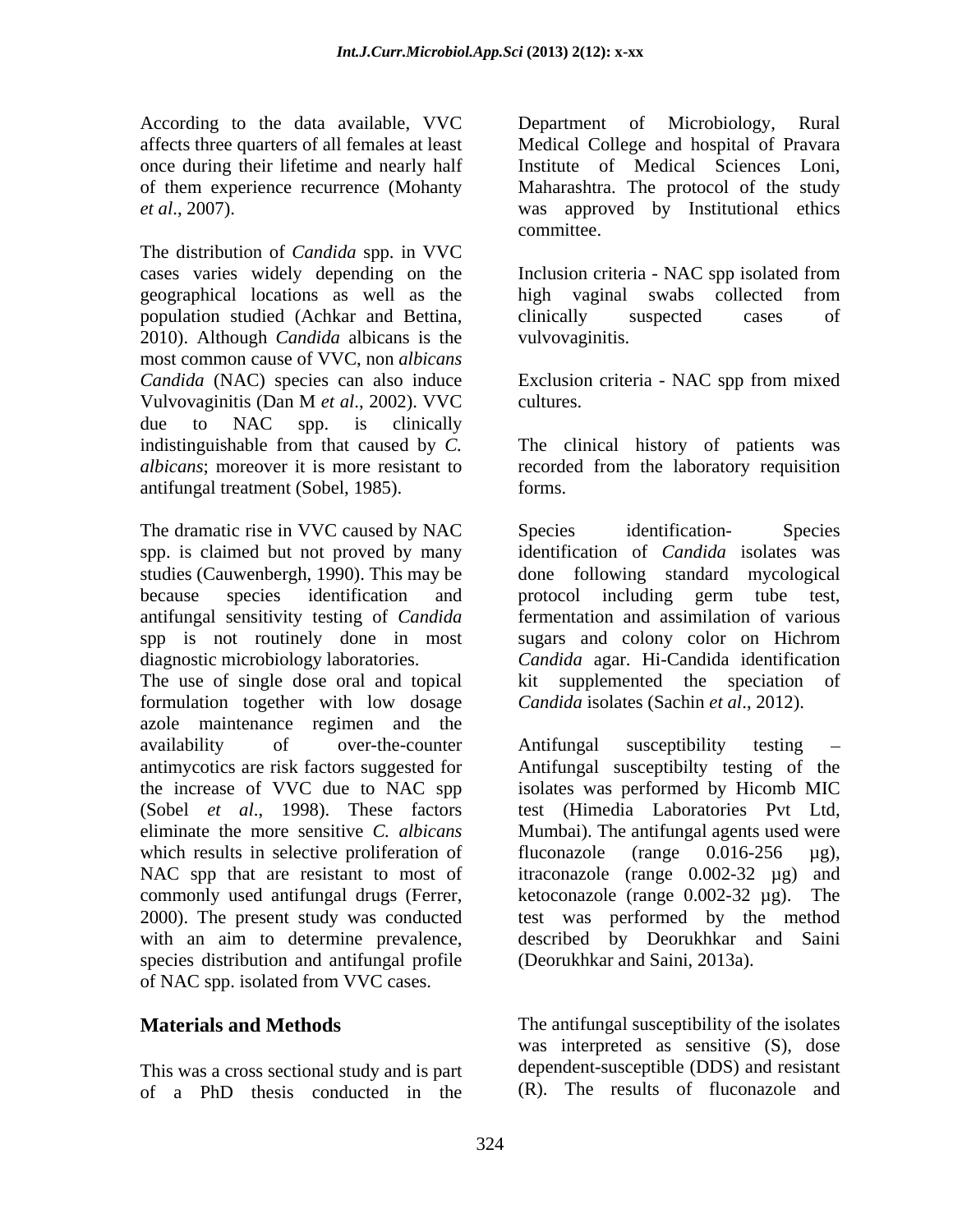itraconazole were interpreted from the Clinical and Laboratory Standards by 18.8% of *C. kefyr* isolates (Table 2). As Institute (CLSI) (formerly known as shown in Table 3, *C. glabrata* (43.7%) National Committee for Laboratory isolates showed maximum resistance to Standards (NCCLS) M27-A2 standard ketoconazole followed by *C. tropicalis* guidelines (CLSI, 2002). Due to the lack of defined break points for ketoconazole, arbitrary values based on the studies of the NAC spp. once overlooked as *al*., 2002, Deorukhkar and Saini, 2013a).

During the study period a total of 271 *Candida* spp were isolated from 307 high vaginal swab processed for isolation and identification of *Candida*. Out of 271 *Candida* spp., 74 (27.3%) isolates were Mohanty *et al.*, 2007). identified as *C. albicans*, whereas 197 (72.7%) belonged to NAC spp. Among the NAC spp. C. tropicalis was the

vulvovaginitis due to NAC spp. were similar to that of *C. albicans*. But diabetes and prior treatment with fluconazole were

NAC spp. *C. tropicalis* (30.9%) followed by *C. glabrata* (27.9%) were the major resistance was more common in *C. tropicalis* (29.5%), *C. glabrata* (27.3%) (12.7%) *C. glabrata* isolates were dose common in women receiving long term<br>dependent susceptible to fluconazole maintenance low dose fluconazole dependent susceptible to fluconazole. Fluconazole resistance was less in *C*. prophylactic regimens (Fidel *et al.*, 1999). *parapsilosis* (10%). Risk factors for VVC due to C. glabrata

Itraconazole resistance was more in *C*. conditions like uncontrolled diabetes *tronicalis* (42.6%). *C. plabrata* (40%) and mellitus and douching (Lynch *et al.*, *tropicalis* (42.6%), *C. glabrata* (40%) and *C. kefyr* (25%). Dose dependent

susceptibility to itraconazole was shown (39.4%) and *C. krusei* (25%).

other researchers were used (Priscilla *et*  contaminants or non pathogens have **Result and Discussion** study 72.7% of *Candida* isolates from NAC spp. once overlooked as emerged as potential pathogens (Deorukhkar and Saini, 2013b). In our VVC cases belonged to NAC spp. Other researchers from India and abroad have also documented the increase isolation of NAC spp. from sporadic and recurrent VVC cases (Paulitsch *et al*., 2006,

The risk factors identified for contrast to that of Mohanty *et al* (Mohanty identified as major risk factors for VVC prevalent pathogen of NAC group. The due to *C. glabrata*.<br>
Figure 1, shows the species distribution of being labeled as an emerging pathogenic Mohanty *et al*., 2007). Among the NAC spp. *C. tropicalis* was the predominant isolate. Our observation is in *et al*., 2007), where *C. glabrata* was reported as the most common isolate. *C. tropicalis* has been identified as the most drastic increase in *C. tropicalis* infections worldwide has resulted in this organism being labeled as an emerging pathogenic yeast (Kothavade *et al*, 2010).

isolates. As shown in Table 1, fluconazole In the present study *C. glabrata* was the and *C. kefyr* (25%) isolates. A total of 7 disease. VVC due to *C. glabrata* is second most common isolate. *C. glabrata* VVC represents a complicated form of common in women receiving long term maintenance low dose fluconazole prophylactic regimens (Fidel *et al*., 1999). Risk factors for VVC due to *C. glabrata* include old age, underlying medical conditions like uncontrolled diabetes mellitus and douching (Lynch *et al*., 1996). Diabetes mellitus was also a major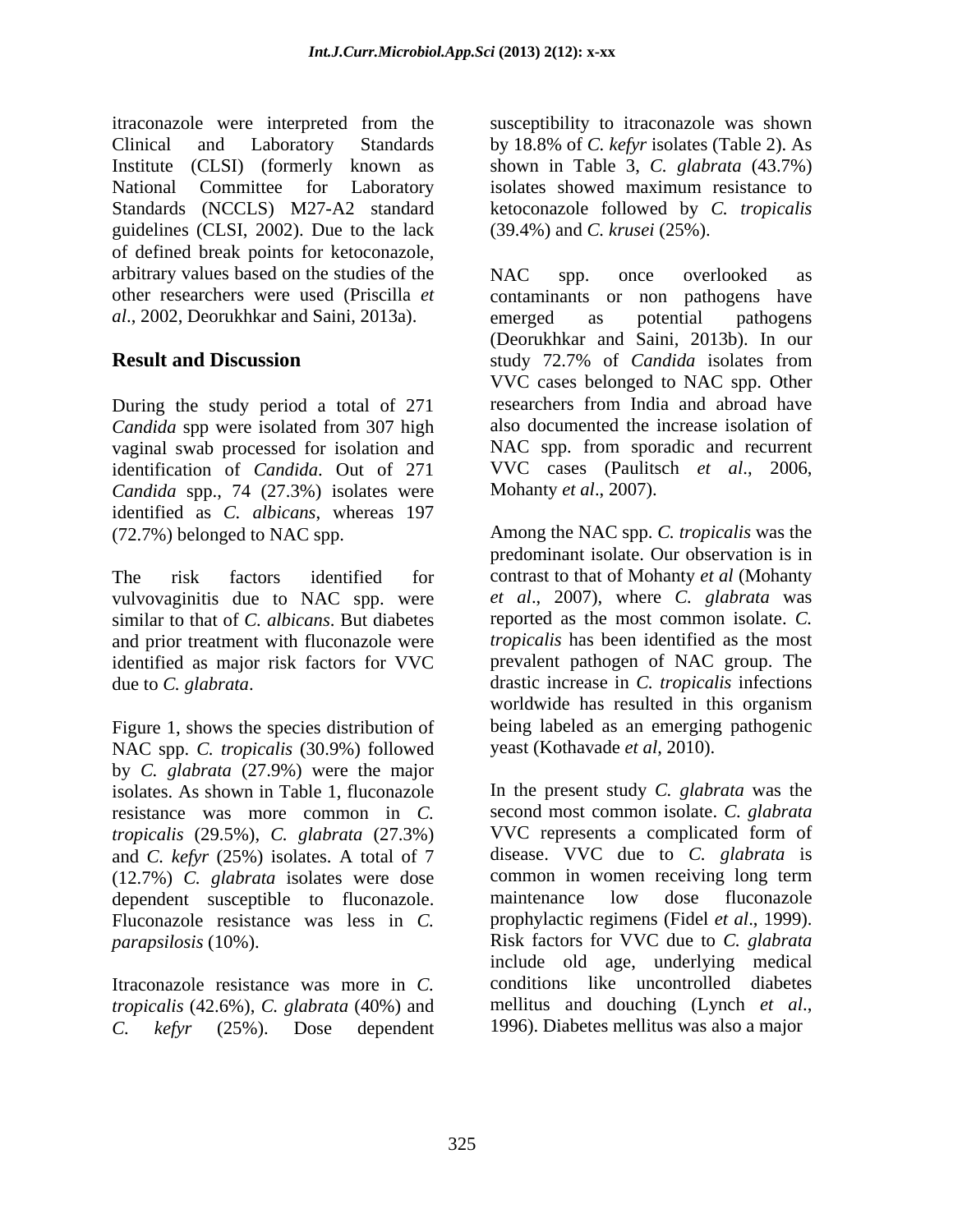| <b>Species</b>            | Sensitive $(\% )$ | Dose-dependent<br>susceptible $(\% )$ | <b>Resistant</b> $(\% )$ |
|---------------------------|-------------------|---------------------------------------|--------------------------|
| C. tropicalis             | 37(60.7)          | 06(9.8)                               | 18(29.5)                 |
| C. glabrata               | 33(60)            | 07(12.7)                              | 15(27.3)                 |
| $C.$ krusei               | 25(78.1)          | 01(3.1)                               | 06(18.8)                 |
| $\vert$ C. guilliermondii | 19(82.6)          |                                       | 04(17.4)                 |
| $C.$ kefyr                | 12(75)            |                                       | 04(25)                   |
| $\mid$ C. parapsilosis    | 09(90)            |                                       | 01(10)                   |
| Total                     | 135 (68.5)        | 14(7.1)                               | 48 $(24.4)$              |

**Table.1** Fluconazole susceptibility profile of *Candida* isolates

**Table.2** Itraconazole susceptibility profile of *Candida* isolates

| <b>Species</b>            | Sensitive $(\% )$ | Dose-dependent<br>susceptible $(\% )$ | Resistant $(\% )$ |
|---------------------------|-------------------|---------------------------------------|-------------------|
| $C.$ tropicalis           | 29(47.5)          | 06(9.8)                               | 26(42.6)          |
| C. glabrata               | 26(47.3)          | 07(12.7)                              | 22(40)            |
| $C.$ krusei               | 18(56.2)          | 07(21.9)                              | 07(21.9)          |
| $\vert$ C. guilliermondii | 20(86.9)          | $\overline{\phantom{a}}$              | 03(13.1)          |
| $C.$ kefyr                | 09(56.2)          | 03(18.8)                              | 04(25)            |
| $\mid$ C. parapsilosis    | 08(80)            | 01(10)                                | 01(10)            |
| Total                     | 10(55.9)          | 24(12.2)                              | 63 (31.9)         |

**Table.3** Ketoconazole susceptibility profile of *Candida* isolates

| <b>Species</b>           | <b>Sensitive</b> $(\% )$ | Dose-dependent<br>susceptible $(\% )$ | <b>Resistant</b> $(\% )$ |
|--------------------------|--------------------------|---------------------------------------|--------------------------|
| $\mid$ C. tropicalis     | 28(45.9)                 | 09(14.7)                              | 24(39.4)                 |
| $\mid$ C. glabrata       | 25(45.4)                 | 06(10.9)                              | 24(43.7)                 |
| C. krusei                | 20(62.5)                 | 04(12.5)                              | 08(25)                   |
| $\mid$ C. guilliermondii | 18(78.3)                 | 01(4.3)                               | 04(17.4)                 |
| $C.$ kefyr               | 12(75)                   |                                       | 04(25)                   |
| $\mid$ C. parapsilosis   | 09(90)                   |                                       | 01(10)                   |
| Total                    | 12 (56.9)                | 20(10.2)                              | 65(32.9)                 |

**Figure.1** Species distribution of Non *albicans Candida* isolates

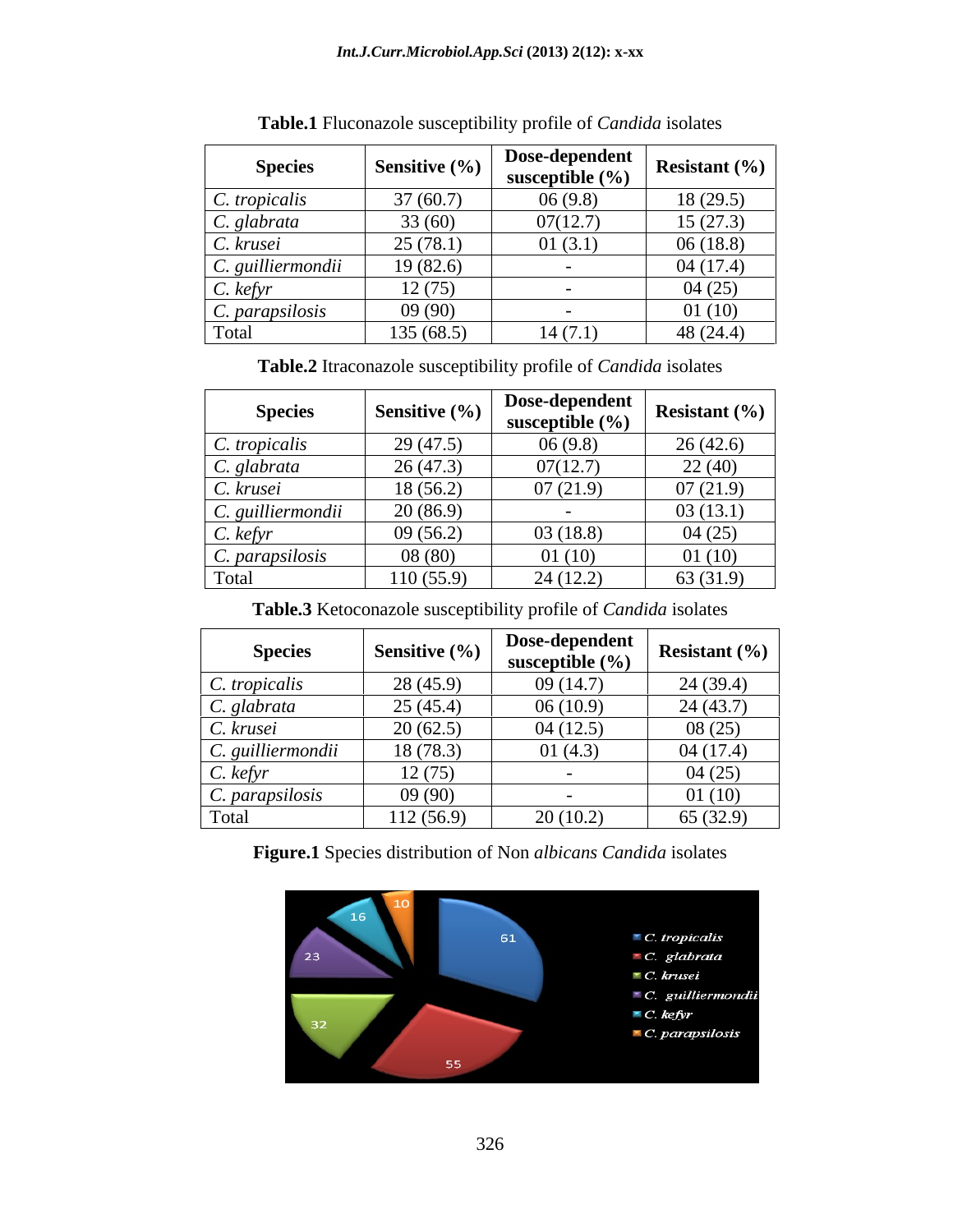risk factor associated with *C. glabrata* VVC in our study. *C. glabrata* is the only *Candida* spp. that is haploid and hence do antifungal agents are easy for vivo. This feature of *C. glabrata* limits the and frequently occurs at a higher pH (Fidel *et al*., 1999).

The acquired or instric reduced the frequency of VVC due to NAC spp. susceptibility shown by NAC spp. towards commonly used antifungal agents has importance of isolation, species underlined the need of antifungal identification and antifungal susceptibility underlined the need of antifungal identification and antifungal susceptibility susceptibility testing to predict therapeutic of *Candida* prior to initiation of therapy outcome. Antifungal susceptibility testing for proper selection of antifungal agent. is still not well developed and utilized as The judicious use of antifungal agents is antibacterial testing. The CLSI broth very important for the prevention of macrodilution, a standard reference emergence and spread of drug resistant method is labor-intensive and time consuming, therefore is not applicable as a routine method in most clinical **ACKnowledgement** microbiology laboratories (Vandenbossche

In our study we used MIC test for antifungal testing of isolates. This test can detect the DDS category in addition to sensitivity and resistance to a particular References antifungal agent. DDS is a novel category and is unique to antifungal susceptibility testing, which emphasizes the need to Candida infections of the maximize the dose of given antifungal agent. It also indicates maximum blood or tissue concentration for a given drug that Cauwenbergh, G.1990. Vaginal

In our study ketoconazole resistance was noted in 65 (32.9%) isolate, itraconazole resistance in 63 (31.9%) isolates and Dan, M., Poch, F., and Levin, D. 2002. fluconazole resistance was seen in 48 High rate of vaginal infections caused (24.4%) isolates. Antifungal resistance by non-*albicans Candida* species was more common in *C. tropicalis* and *C.* among asymptomatic women. Med *glabrata* isolates. Azole resistance in

not form hyphae and pseudohyphae in administration and are less toxic. These use of direct microscopy in laboratory bioavailability, good water solubility, wide diagnosis (Geiger *et al*., 1995). C. glabrata volume of distribution into tissue and body VVC co-exists with bacterial vaginosis fluids and long half- life (Dismukes, drugs are frequently used as therapeutic alternatives to amphotericin B. Azole antifungal agents are easy for antifungal agents have high 2000).

> From our study it can be concluded that has increased. This underscores the importance of isolation, species *Candida* species.

# **Acknowledgement**

*et al*., 2002). Pravara Institute of Medical Sciences, We are grateful to the management of Deemed University, Loni, Maharastra, India for their encouagement and support throughout the study.

# **References**

- Achkar, J. M. and Fries, B.C. 2010. *Candida* infections of the genitourinary tract. Clin Microbiol Rev.23: 253-273.
- can be achieved (Rex and Pfaller, 2002). candidiasis: Evolving trends in the Cauwenbergh, G.1990. Vaginal incidence and treatment of non- *Candida albicans* infection. Curr Probl Obstet Gynecol Fertil.8:241.
	- Mycol.40:383-386.

*Candida* spp. is of concern because these Deorukhkar, S.C. and Saini, S. 2013a.Non